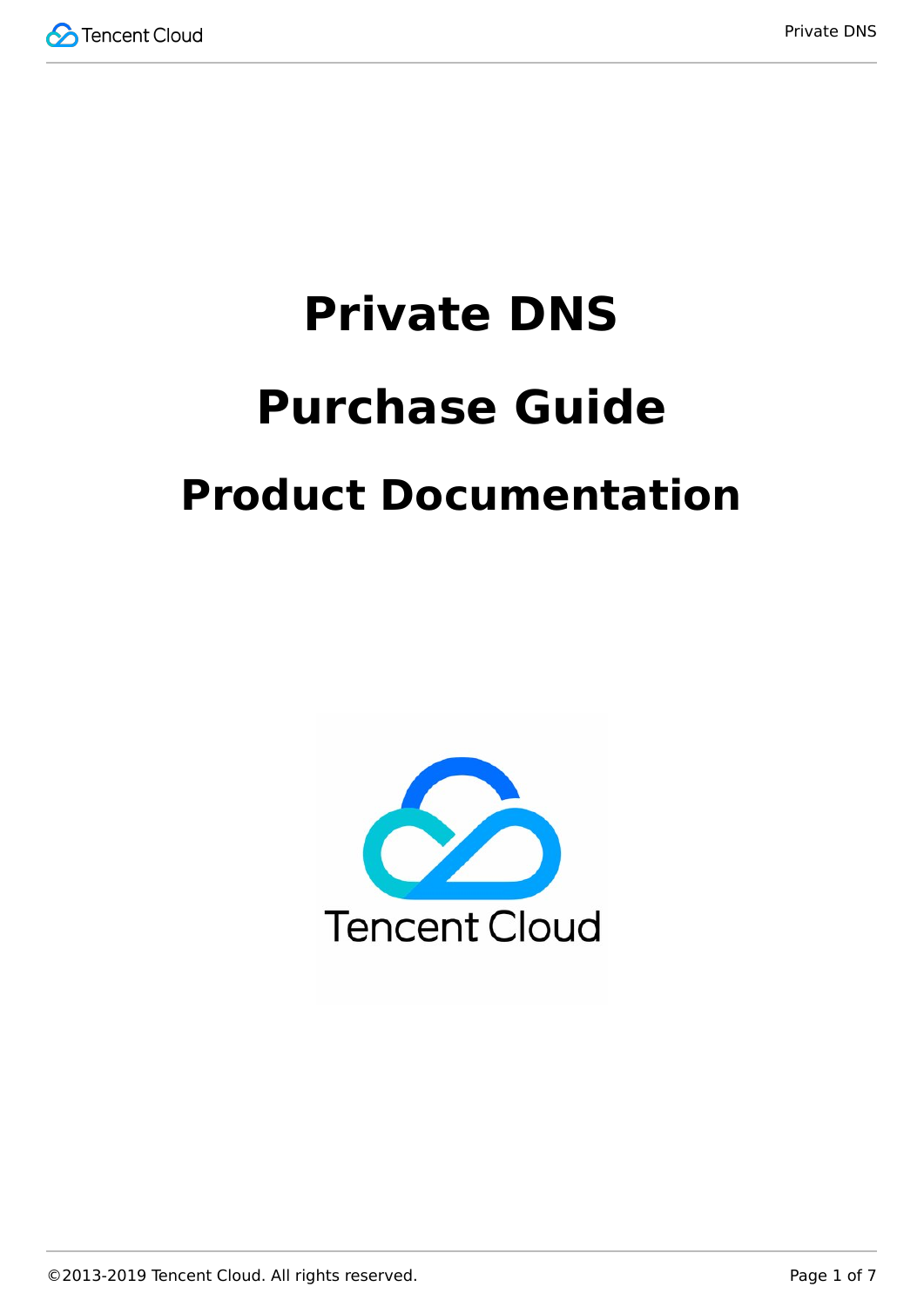#### Copyright Notice

©2013-2019 Tencent Cloud. All rights reserved.

Copyright in this document is exclusively owned by Tencent Cloud. You must not reproduce, modify, copy or distribute in any way, in whole or in part, the contents of this document without Tencent Cloud's the prior written consent.

Trademark Notice

#### **C** Tencent Cloud

All trademarks associated with Tencent Cloud and its services are owned by Tencent Cloud Computing (Beijing) Company Limited and its affiliated companies. Trademarks of third parties referred to in this document are owned by their respective proprietors.

#### Service Statement

This document is intended to provide users with general information about Tencent Cloud's products and services only and does not form part of Tencent Cloud's terms and conditions. Tencent Cloud's products or services are subject to change. Specific products and services and the standards applicable to them are exclusively provided for in Tencent Cloud's applicable terms and conditions.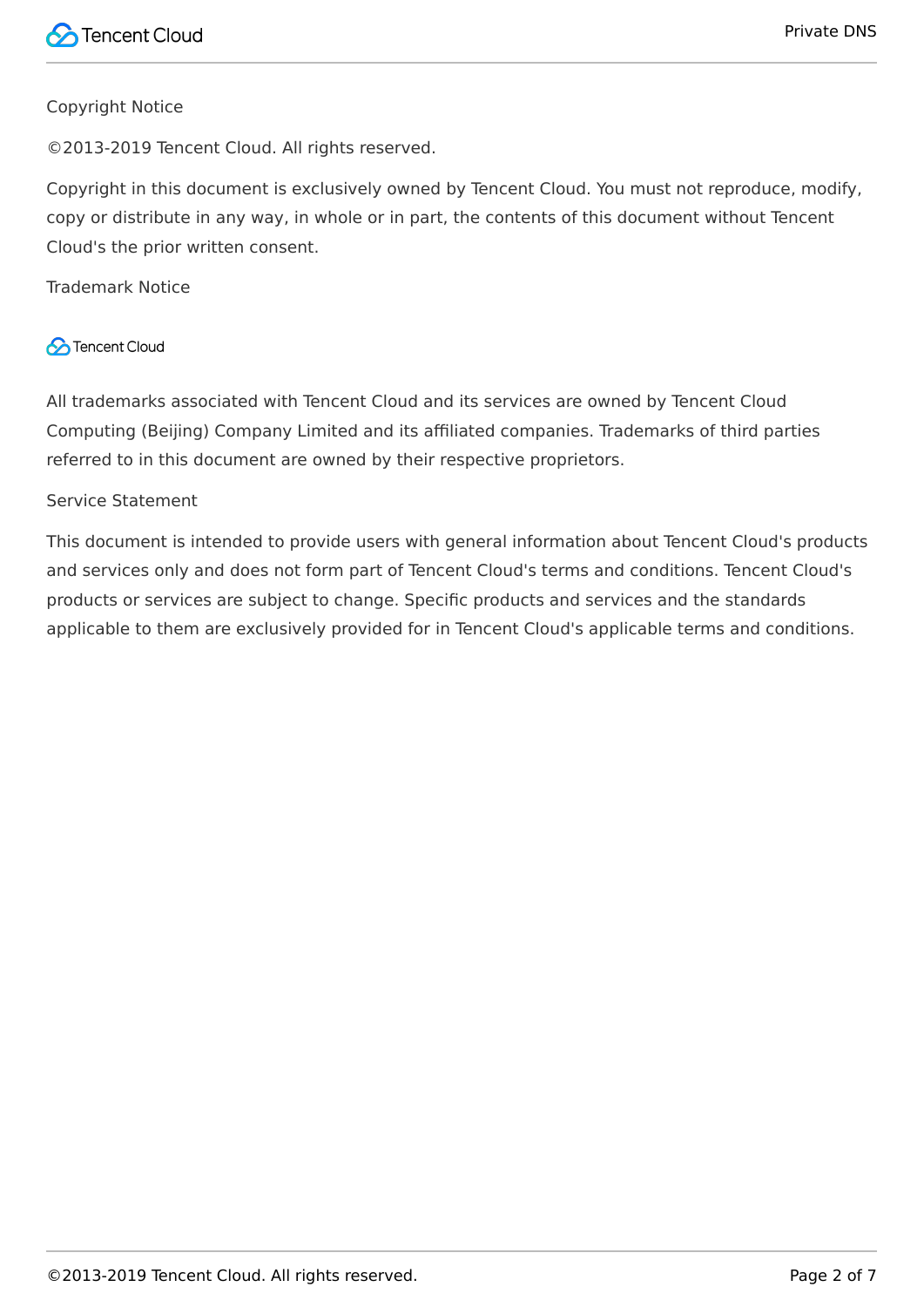

### **Contents**

[Purchase Guide](#page-3-0) [Billing Overview](#page-3-1) [Free Tier](#page-5-0)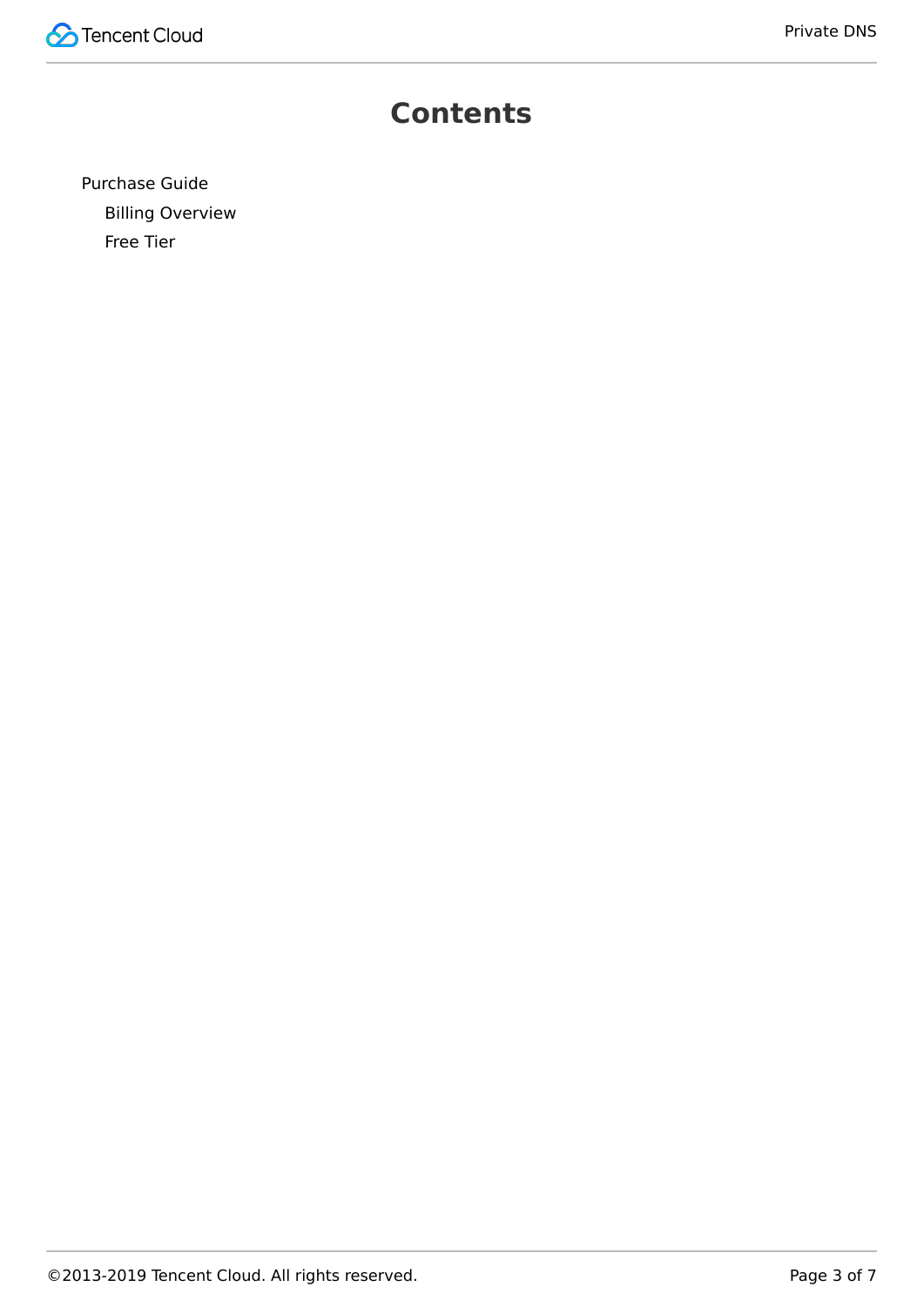# <span id="page-3-1"></span><span id="page-3-0"></span>Purchase Guide Billing Overview

Last updated:2022-01-28 12:11:12

# **Pricing**

#### **Billing mode**

Private DNS is pay-as-you-go. It is billed by **the numbers of private domains and DNS requests** and settled by calendar day. If a private domain is deleted in less than 24 hours after creation, no fees will be incurred.

#### **Billing rule**

Number of private domains: 0.015 USD/domain/day Number of DNS requests: 0.004 USD/10,000 requests

#### **Billing example**

- Three private domains are added to account A: test.com , host01.demo.com , and inner.example.com .
- Account A receives 100,000 DNS queries from these three private domains on the next day.
- Then, account A's usage fees for one day are:  $0.015$  USD  $*$  3 (basic configuration fees for 3 private domains) +  $0.004$  USD  $*$  10 = 0.085 USD

#### **Note**

There is a TTL caching mechanism for DNS queries. The number of daily DNS requests in Private DNS is the number of requests minus the number of TTL cache hits. For example, if the TTL for requesting www.test.com is set to 30 seconds, and the internal access to www.test.com generates 1,000 DNS requests per second, then the requests within 30 seconds will hit the TTL cache, which are free of charge; the TTL expires after 30 seconds, and then DNS will request www.test.com once at the origin server; therefore, only this origin-pull request is billable.

Note:

• The longer the TTL value, the lower the frequency of DNS origin-pull requests, the slower the domain name change takes effect, and the lower the corresponding fees.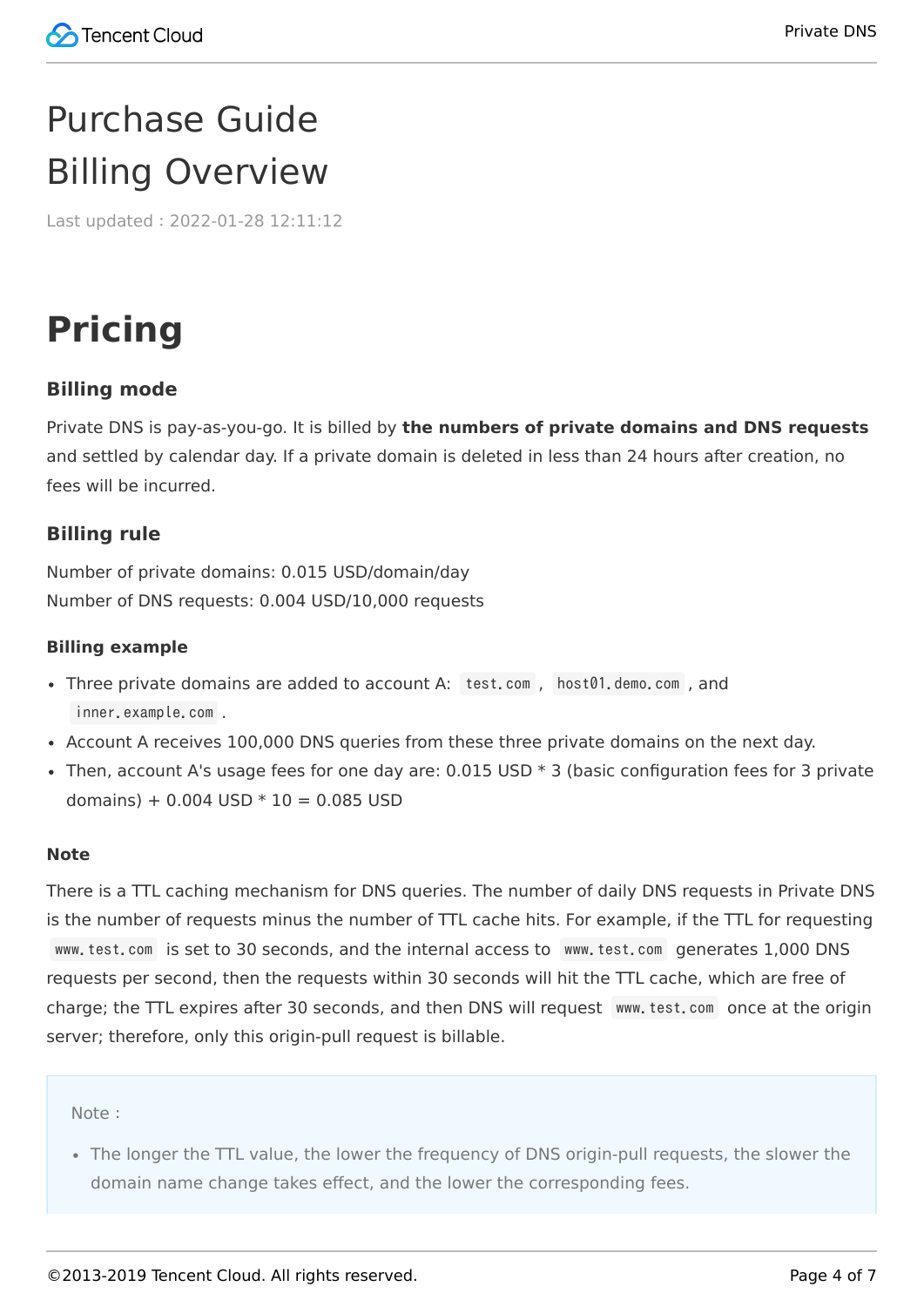The shorter the TTL value, the higher the frequency of DNS origin-pull requests, the faster the domain name change takes effect, and the higher the corresponding fees.

#### **Overdue payment**

- Once your account has overdue payments, Private DNS will keep running for 24 hours and then get suspended.
- After the service is suspended, billing will also stop. If you pay the past due charges within 24 hours, your service will not be affected by the suspension. If you fail to make the payment in 7 days, the service will be released.
- An alert will be sent by SMS/email one day before the service is released. Once the service is released, the configuration and data related to your private domains will be permanently deleted and cannot be restored.
- If you pay the past due charges within 7 days, the service will automatically resume.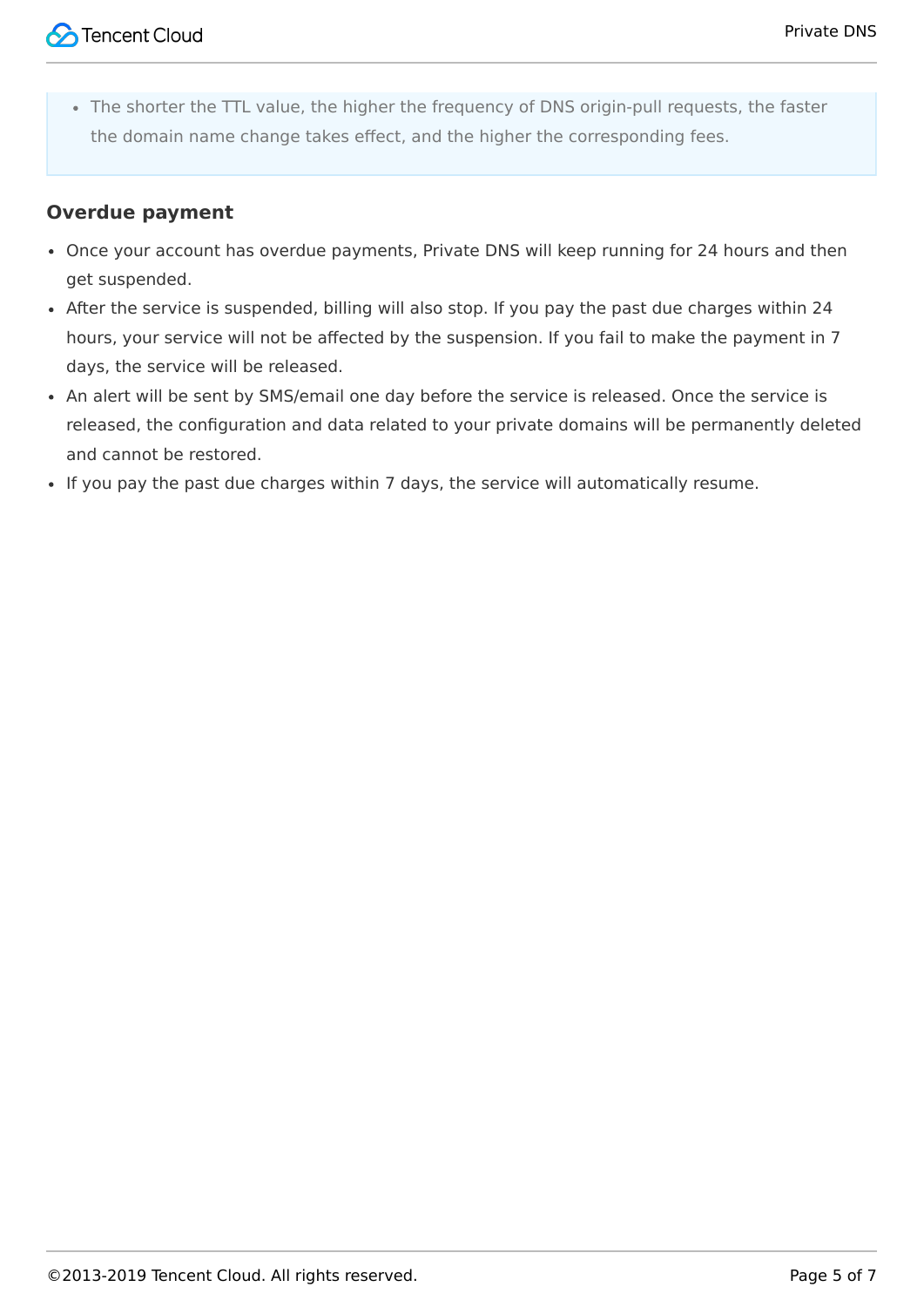# <span id="page-5-0"></span>Free Tier

Last updated:2022-01-28 12:11:12

Private DNS will provide you with free resources based on your identity verification type, number of private domains, and number of DNS queries, so that you can fully experience our features. Specific free quotas are shown in the tables below:

Note:

- The free quotas are valid **from September 28, 2021 to December 31, 2021**. During this period, you can use them normally.
- The free quotas take effects in the next billing cycle. Added private domains are billed on a daily basis. DNS queries are billed on an hourly basis.

### Individual Users

| <b>Resource</b>           | Free Quota          |
|---------------------------|---------------------|
| Number of private domains | 5 per day           |
| Number of DNS queries     | 2 million per month |

## Organization Users

| <b>Resource</b>           | Free Quota          |
|---------------------------|---------------------|
| Number of private domains | 20 per day          |
| Number of DNS queries     | 5 million per month |

### Resource Description

**Number of private domains**: the total number of private domains that you add in the Private DNS console.